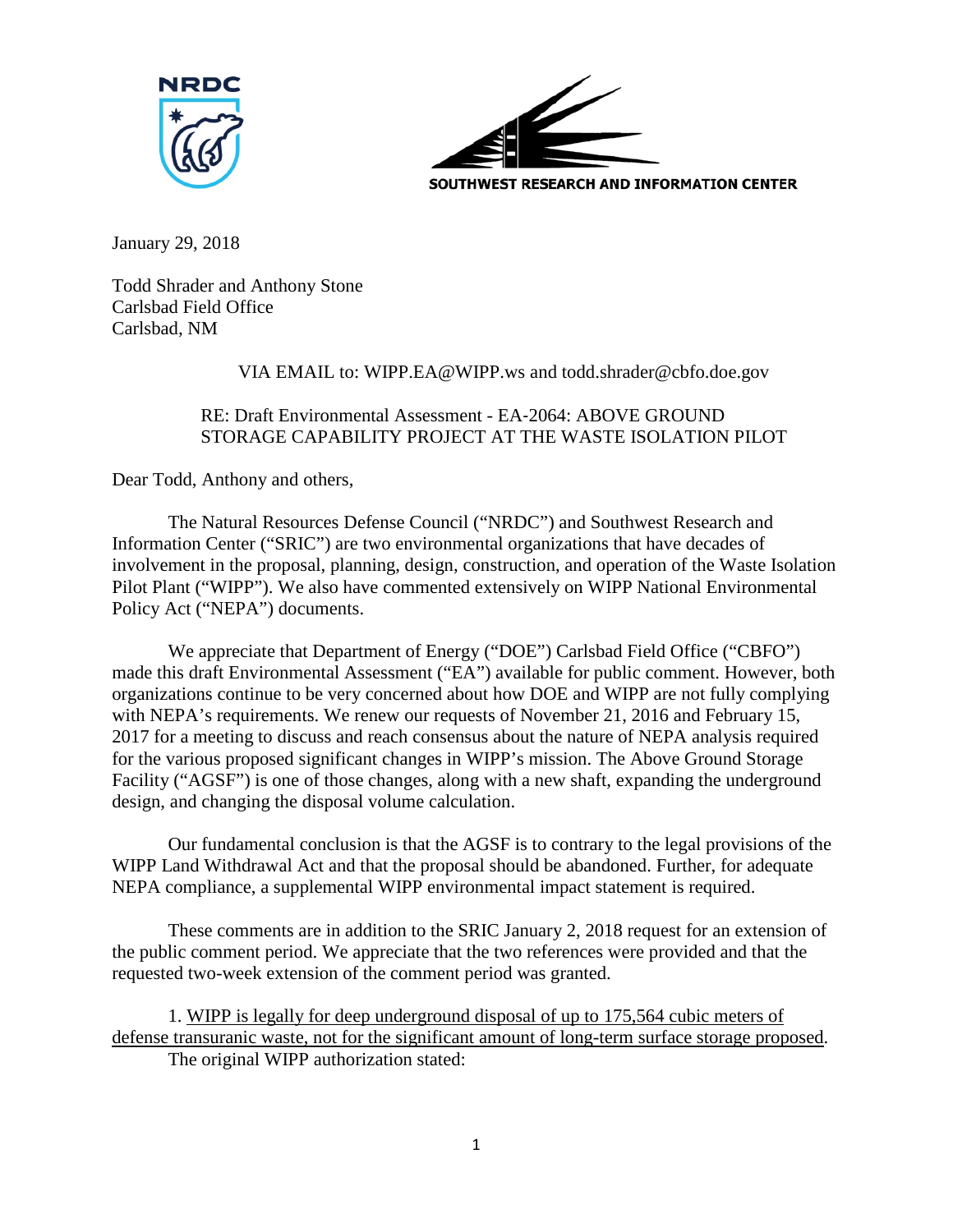"Notwithstanding any other provision of law, the Waste Isolation Pilot Plant is authorized as a defense activity of the Department of Energy, administered by the Assistant Secretary of Energy for Defense Programs, for the express purpose of providing a research and development facility to demonstrate the safe disposal of radioactive wastes resulting from the defense activities and programs of the United States exempted from regulation by the Nuclear Regulatory Commission." P.L. 96-164, § 213(a).

That law has no provision for long-term surface storage.

The original WIPP Final Environmental Impact Statement ("FEIS," DOE/EIS-0026, October 1980) included geologic disposal options at WIPP or other sites or the no action alternative of continued storage at the existing sites. There was no consideration of long-term surface storage at WIPP, nor was there any mention of the kind of AGSF now proposed.

The initial WIPP Record of Decision stated:

"The U.S. Department of Energy (DOE) has decide to proceed with the WIPP project at the Los Medanos Site in the Delaware Basin of southeast New Mexico as directed by the U.S. Congress in Public Law 96-164 'Department of Energy National Security and Military Applications of Nuclear Energy Authorization Act of 1980'. The WIPP project, which is described as Alternative 2 in the Final Environmental Impact Statement (FEIS), DOE/EIS-0026, October 1980, will be developed 'as a defense activity of the DOE for the express purpose of providing a research and development facility to demonstrate the safe disposal of radioactive wastes resulting from the defense activities and programs of the United States' Public Law 96-164." 46 Federal Register 9162 (January 28, 1981).

There is no mention of a surface storage mission for WIPP or an AGSF.

Public Law 96-164 also provided for a Consultation and Cooperation ("C&C") Agreement between DOE and the State of New Mexico. The original C&C Agreement was filed in U.S. District Court in New Mexico on July 1, 1981 as part of a Stipulated Agreement. The C&C Agreement included no provision for an AGSF, nor has any such facility been included in any subsequent modification of the C&C Agreement.

In 1992, Congress passed the WIPP Land Withdrawal Act ("LWA," Public Law 102- 579), which stated:

"The term "WIPP" means the Waste Isolation Pilot Plant project authorized under section 213 of the Department of Energy National Security and Military Applications of Nuclear Energy Authorization Act of 1980 (Pub. L. 96-164; 93 Stat. 1259 1265) to demonstrate the safe disposal of radioactive waste materials generated by atomic energy defense activities." Section 2(19).

"RESERVATION.— Such lands are reserved for the use of the Secretary for the construction, experimentation, operation, repair and maintenance, disposal, shutdown, monitoring, decommissioning, and other authorized activities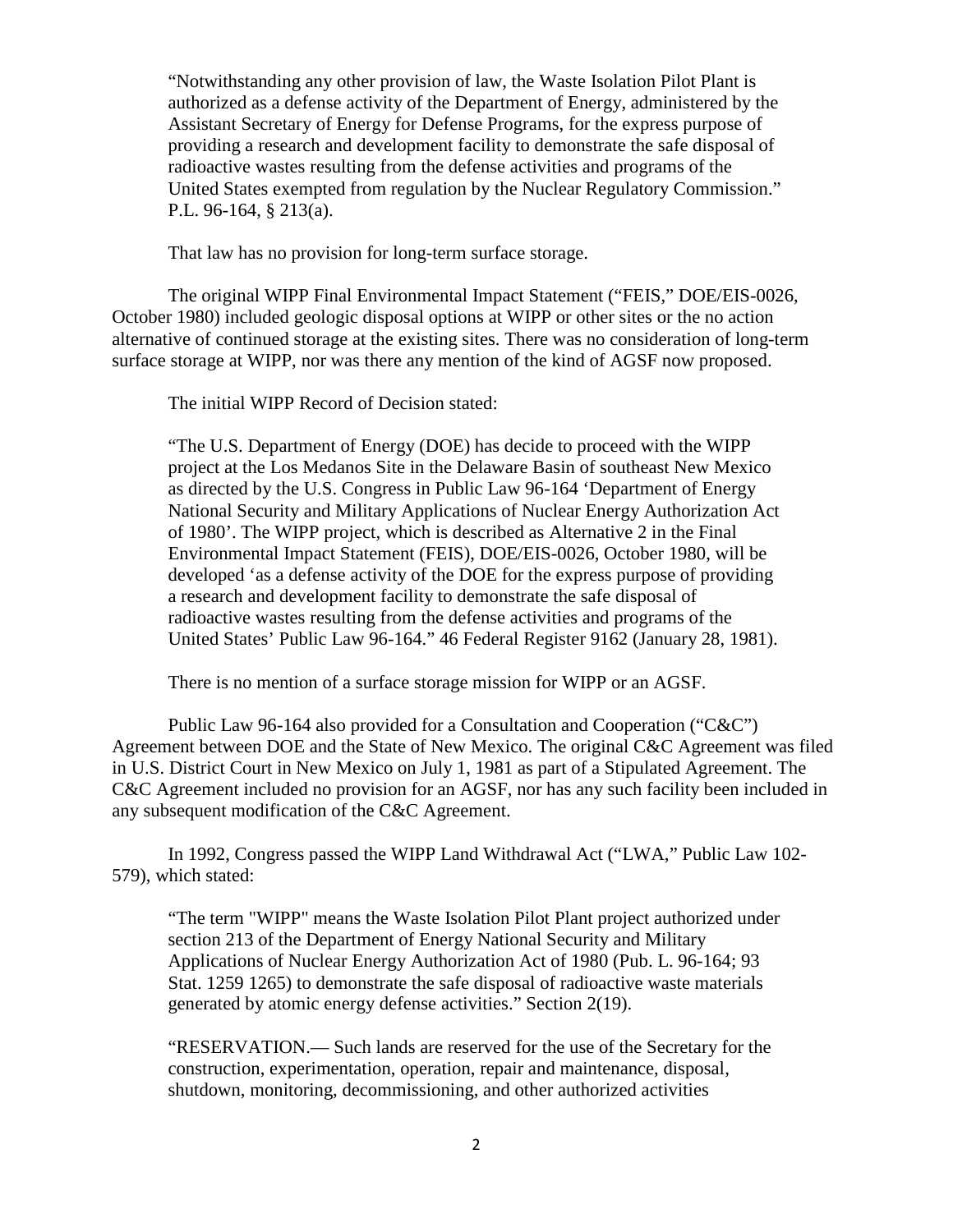associated with the purposes of WIPP as set forth in section 213 of the Department of Energy National Security and Military Applications of Nuclear Energy Authorization Act of 1980 (Pub. L. 96-164; 93 Stat. 1259, 1265), and this Act." Section  $3(a)(3)$ .

There are no provisions for an AGSF or long-term surface storage in the law.

The LWA also states:

"Nothing in this Act shall affect the Agreement or the Supplemental Stipulated Agreement between the State and the United States Department of Energy except as explicitly stated herein." Section 21.

The WIPP Disposal Phase FEIS (DOE/EIS-0026-S-2, September 1997) included no discussion of an AGSF, nor any other long-term surface storage.

Thus, there is no basis in law, nor in the WIPP EISs, for the AGSF, nor long term surface storage under any other name. The draft EA continues no discussion of those legal requirements.

2. For DOE to now propose an AGSF, it must be considered as part of a supplemental WIPP EIS.

As discussed in #1 above, the AGSF would be a significant new mission for WIPP with substantial environmental consequences. Thus, a supplemental EIS is required. 40 CFR  $§1502.9(c)(1)(i).$ 

DOE must either stop the draft EA process and prepare a draft SEIS for public review and comment, or it must determine in the EA that an EIS is required.

3. The proposal for an AGSF and other significant proposed changes at WIPP require a supplemental EIS.

On November 21, 2016, these two organizations wrote to then DOE Secretary Ernest Moniz, stating that the existing WIPP EISs must be supplemented. Since that time, DOE has proposed other significant changes to WIPP, including constructing a new, fifth shaft, expanding the underground footprint, and substantially increasing the disposal capacity of WIPP by changing the method of calculating the LWA disposal volumes.

The appropriate NEPA consideration of these proposed changes is through a supplemental EIS so that the relationships between the actions can be analyzed, whether individually or collectively the actions are needed for WIPP's long-term operations, what are the reasonable alternatives, and what are the environmental consequences.

4. There is no adequate purpose and need.

An adequate NEPA document "shall briefly specify the underlying purpose and need to which the agency is responding in proposing the alternatives including the proposed action." 40 CFR § 1502.13.

The draft EA states: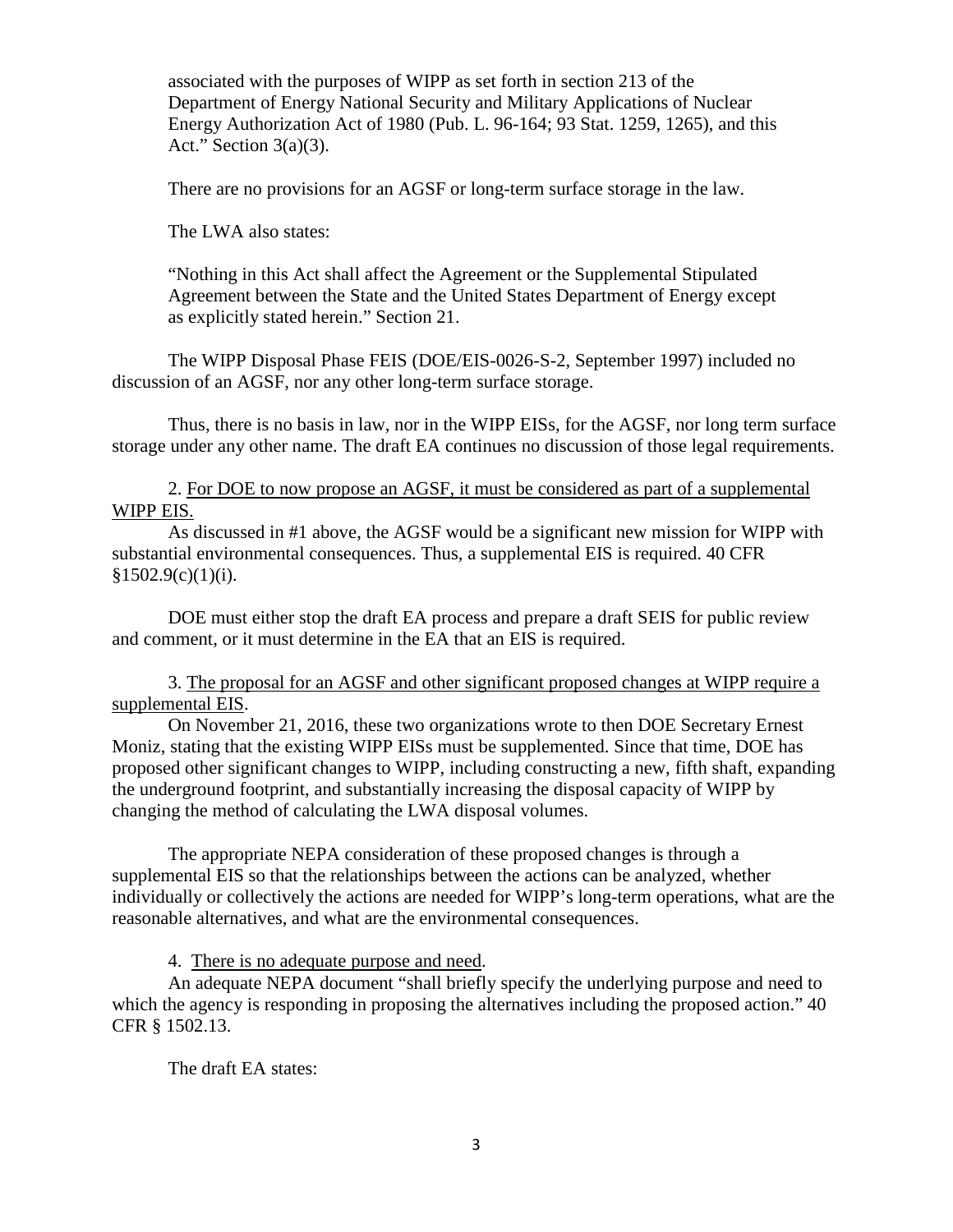"The purpose of the proposed action, which is described in detail in Chapter 2 of this Environmental Assessment (EA), is to enhance (i.e., provide additional above ground storage capability) the DOE's ability to store TRU waste above ground for up to one year. This enhanced storage ability will provide operational flexibility that is needed to reduce mission impacts from fluctuation in ship schedules and waste emplacement activities." at 1-4.

This purpose does not establish that there is a need for the proposed action. WIPP was initially authorized in 1979, and no one-year storage need was identified. WIPP began operating in March 1999 and until now there has been no need identified for up to one year storage. What has changed that now requires such storage? The draft EA does not answer the question.

One change is that shipments to WIPP were suspended from February 5, 2014 until April 10, 2017 because of the fire and radiation release events in February 2014. But that is more than three years, so a one-year storage timeframe would not address that situation.

The one-year timeframe also makes no sense from operational or enforcement requirements. Operationally, the one-year timeframe could be expanded by moving containers from the outdoor pad to the Waste Handling Building ("WHB") and then returned to the AGSF, thereby, starting a new one-year timeframe. The one-year, or any, timeframe would not be enforceable unless there is also a requirement that the generator site that sent the waste, or some other DOE site that operates throughout WIPP's lifetime, would receive the waste to ensure that the one-year timeframe is not exceeded.

Further, if the waste containers for any reason could not be disposed at WIPP and could not be shipped offsite, they would effectively be left for long-term surface storage at WIPP, which is contrary to the LWA requirements and the WIPP Permit.

The nature of the need for "operational flexibility" is not clearly described. The transuranic ("TRU") waste generator/storage sites have been storing waste for decades and have Resource Conservation and Recovery Act ("RCRA") or other required state permits for needed storage facilities. The draft EA does not discuss what has changed so that such storage facilities are not adequate.

The draft EA does not have an adequate purpose and need statement, which is required for an adequate NEPA document.

5. The draft EA does not consider all reasonable alternatives, as required by NEPA. The alternatives analysis is "the heart of the environmental impact statement." 40 CFR § 1502.14.

The alternatives analysis must:

"Rigorously explore and objectively evaluate all reasonable alternatives, and for alternatives which were eliminated from detailed study, briefly discuss the reasons for their having been eliminated.

Devote substantial treatment to each alternative considered in detail including the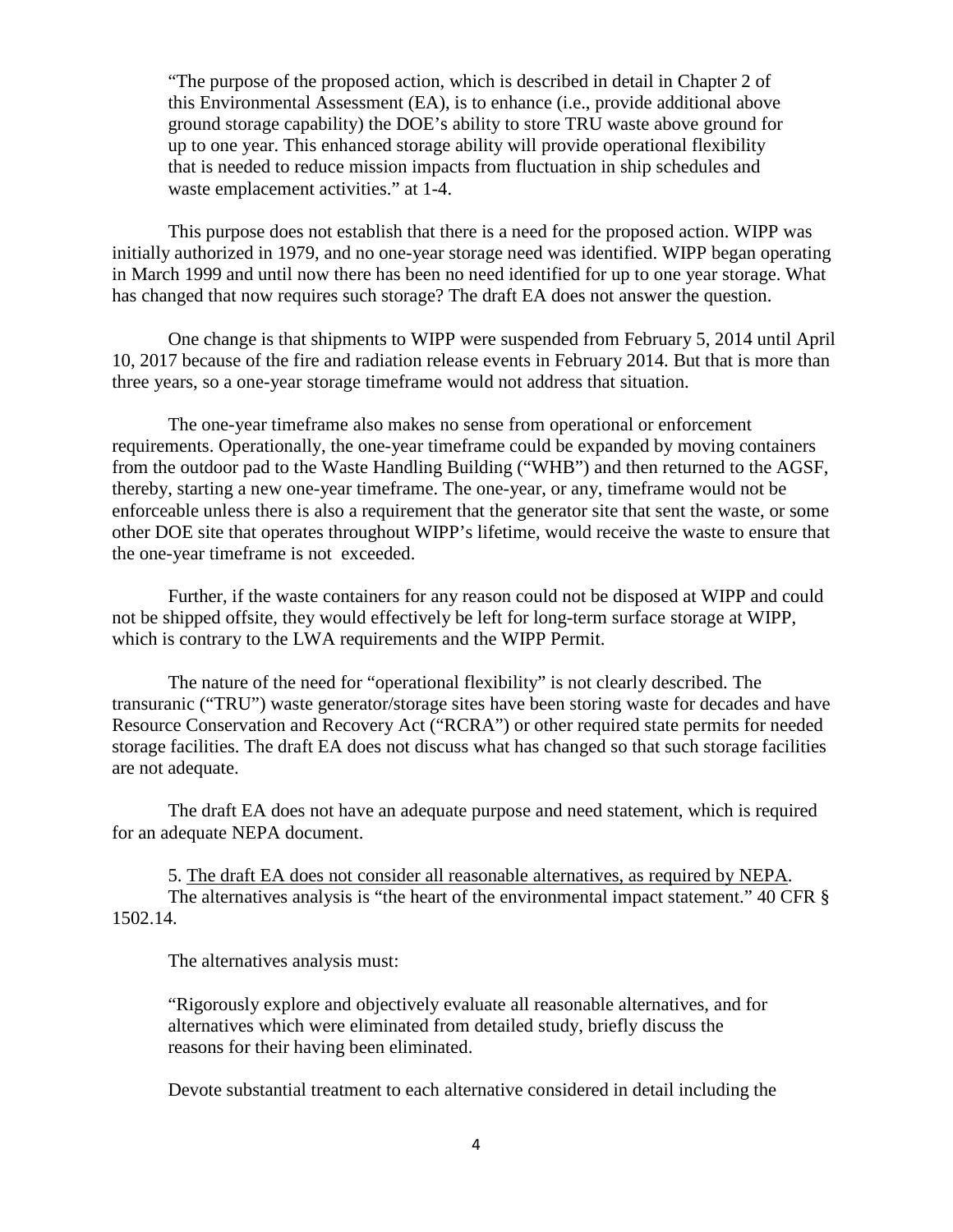proposed action so that reviewers may evaluate their comparative merits." 40 CFR § 1502.14(a) and (b).

The draft EA includes two alternatives and the no action alternative.

"The proposed action is to add an above ground hazardous waste container storage unit at the WIPP facility for storage of 65,280 ft3 (1,836m3) of TRU mixed waste for up to one year. This CH TRU mixed waste storage capacity also includes RH TRU mixed waste in shielded containers that are managed and stored as CH TRU mixed waste." at 1-7.

Alternative 1 is the proposed action. Alternative 2 is the proposed action, plus adding a new TRUDOCK facility in a covered structure. The no action alternative is to not do the AGSF.

The alternatives analysis relates to the proposal, which must be "properly defined." 40 CFR § 1502.4(a). As discussed in #4 above, there is no such defined purpose and need.

Nevertheless, there are clearly other reasonable alternatives that are not discussed in the draft EA. At WIPP, the option of expanding the WHB and/or the Parking Area Unit could provide additional surface storage capability, if it is actually needed. At the generator/storage sites, there could be changes in the packaging and shipment schedules, changes in storage practices, changes in the timing and quantities of waste generation, among other options. It is highly unlikely that weather delays mentioned in the draft EA would affect all shipping sites simultaneously and long-term, so changes in shipping schedules among sites could provide "operational flexibility." None of those alternatives are discussed in the draft EA, but must be considered in an adequate NEPA document.

6. There are basic factual errors in the draft EA. Some examples:

A. Table 3-2 Worker Doses and Impact is inaccurate. For 2013 and 2015, the Average Worker and MEI are identical at "< 1 mrem/yr". However, the person-rem doses are substantially different 0.564 in 2013 and 0.161 in 2015. For 2014, the MEI and person-rem are identical. Some or all of those numbers cannot be accurate.

B. The facility design capacity is inaccurate. The draft EA states:

"The WIPP facility design is based upon the receipt and emplacement of 500,000 cubic feet (ft3) (14,158 cubic meters [m3]) of contact-handled (CH) TRU mixed waste per year (Design Criteria, Waste Isolation Pilot Plant (WIPP), Revised Mission Concept – IIA (RMC-IIA) WIPP-DOE-71-21 Rev.3)." at 1-2.

However, the WIPP FEIS states that the design capacity is more than twice that amount.

"The WIPP is designed to handle up to 1.2 million cubic feet of waste per year." DOE/EIS-0026, October 1980 at 3-15.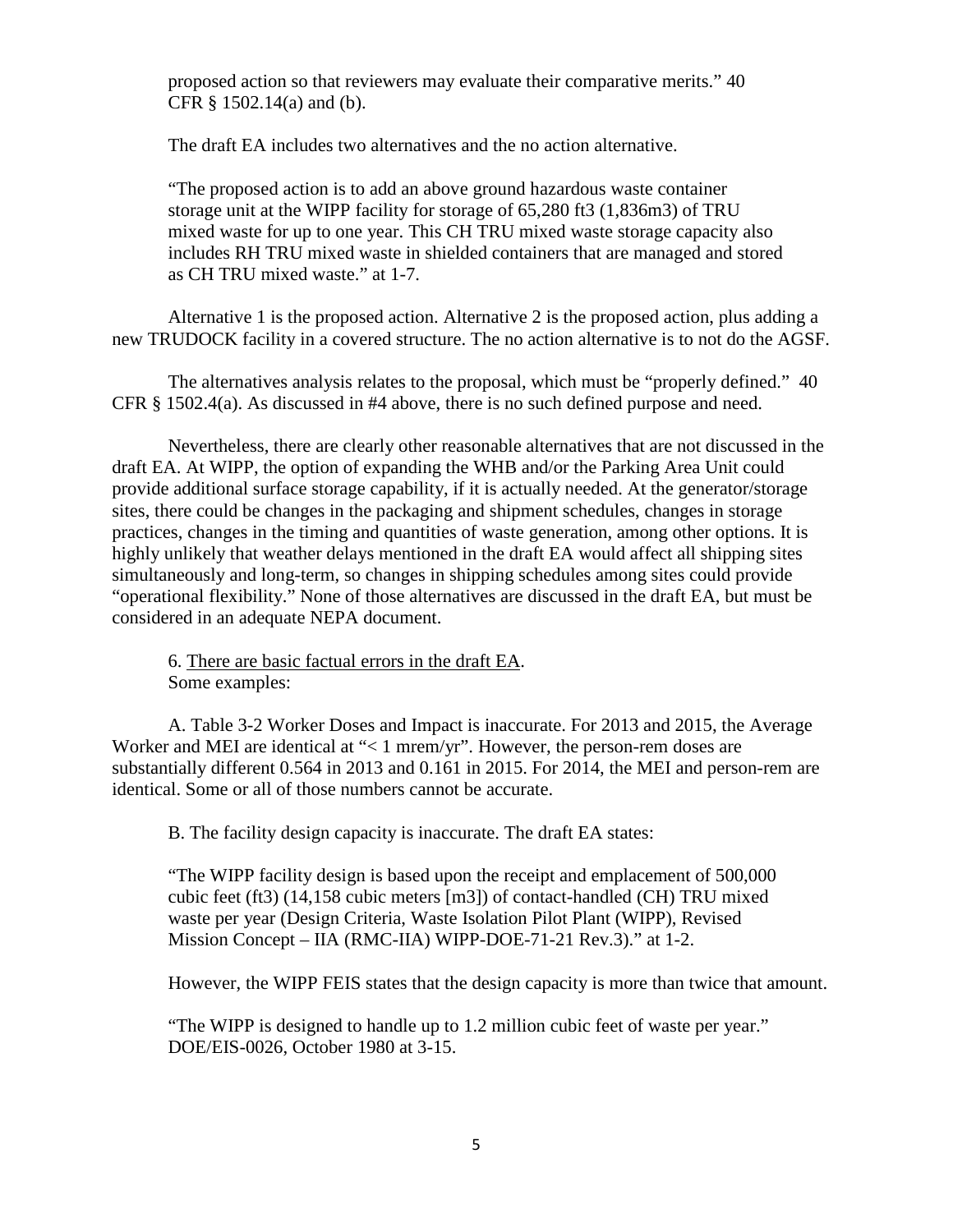C. The number of Contact-Handled ("CH") waste shipments is inaccurate. The draft EA states:

"During the years 2000-2014, the WIPP facility received 11,763 shipments of CH TRU mixed-waste (or an average of 840 shipments per year)." at 1-2.

In fact, from WIPP's opening on March 26, 1999 until February 5, 2014, WIPP received 11,894 shipments, of which 11,175 were CH waste and 719 were Remote Handled ("RH") waste. So during the about 178 month period, therefore, the average was 753 CH shipments per year (11,175/178\*12). Excluding Fiscal Years 1999 and 2000, when 90 CH shipments were received, results in 11,085 CH shipments over 160 months (October 1, 2000 to February 5, 2014) or an average of 831 shipments per year.

However, the average is relatively meaningless, since the number of CH shipments per fiscal year from 2001 to 2014 ranged from a low of 249 in FY 2014 to a high of 1,128 in FY 2006. The fact that WIPP could receive 1,128 shipments in one fiscal year without any additional above ground storage reinforces that fact that the need for such additional surface storage has not been established. Further, WIPP has no plans to ever again have 1,128 shipments in a fiscal year, even if it operates until 2050. *WIPP Strategic Plan Operations Through 2050*, June 27, 2016 and *WIPP Update August 8, 2017*.

A fundamental purpose of NEPA is:

"NEPA procedures must insure that environmental information is available to public officials and citizens before decisions are made and before actions are taken. The information must be of high quality. Accurate scientific analysis, expert agency comments, and public scrutiny are essential to implementing NEPA." 40 CFR §1500.1(b).

The draft EA does not have the required high quality information and accurate scientific analysis.

7. Required accurate scientific analysis is missing from the draft EA.

The AGSF would increase the outside storage capacity from the existing 251 cubic meters in the Parking Area Unit ("PAU") by adding 1,836 cubic meters of capacity, more than seven times the existing amount. In the PAU, waste containers are inside sealed TRUPACT-II, HalfPACT, or TRUPACT-III shipping containers and can be stored for no more than 59 days. Waste containers in the AGSF would not be inside sealed shipping containers, but inside the Concrete Overpack Container ("COC") and could be stored for at least one year. Unlike the shipping containers that must meet Nuclear Regulatory Commission requirements, the COCs have no such requirements.

Despite the more than seven times increase in the storage capacity and in the number of storage containers, the draft EA provides no quantitative analysis of the risks of radiation or hazardous chemical releases from the PAU compared with the AGSF.

Even though the AGSF would be much larger and more exposed to actions initiated outside the Property Protection Area ("PPA"), the draft EA states: